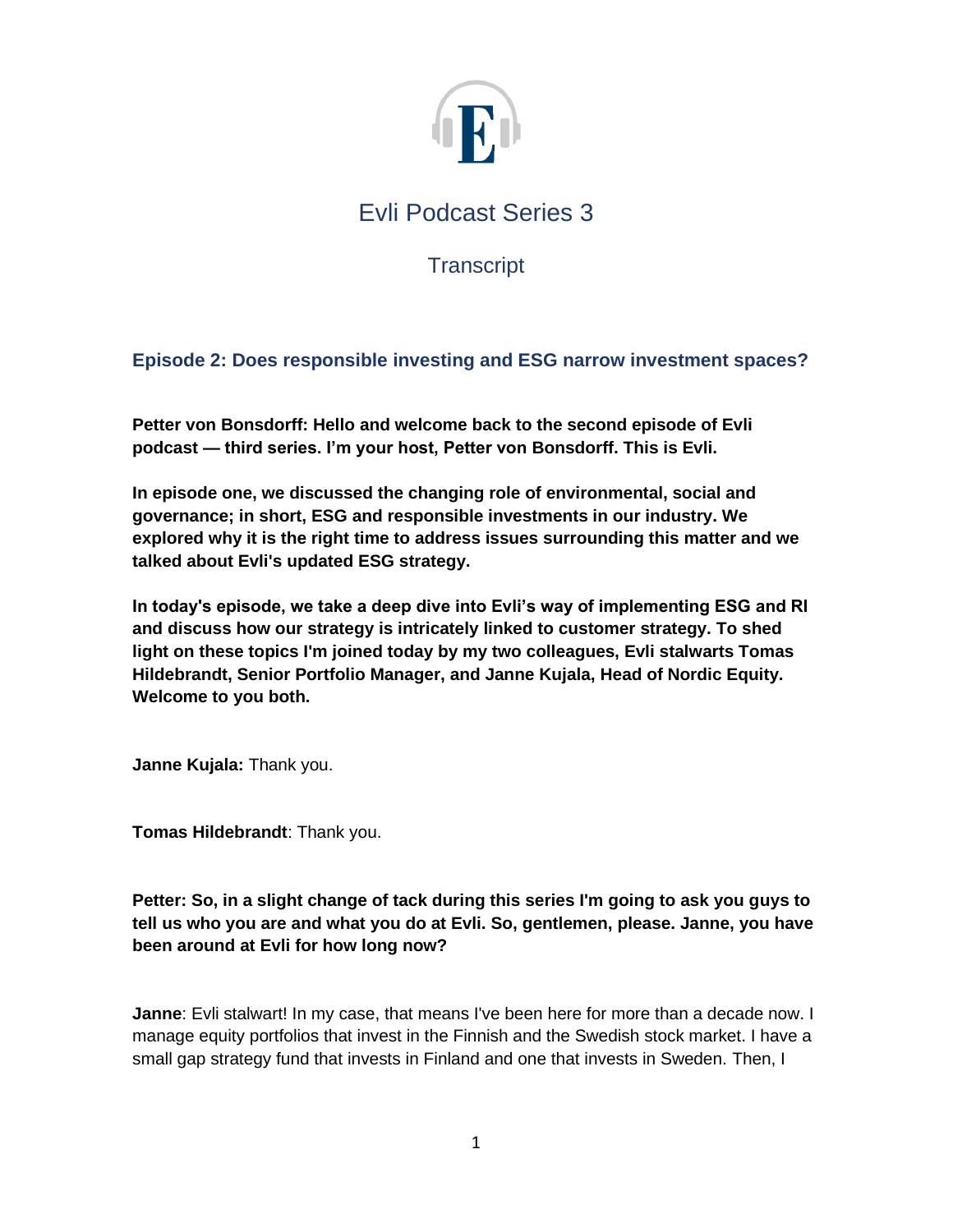have more of a generalist Finnish equity fund and a sundry of other direct equity portfolios that I manage – mostly in Finnish equities.

## **Petter: Okay. So, funds and direct portfolios in Nordic equities?**

**Janne**: That's right. Yes.

## **Petter: Cool. Thomas, I've seen you for a while at Evli.**

**Tomas**: That's right. I've been here more than 20 years now and I manage institutional portfolios, meaning insurance companies, pension funds, cities and communities and foundations portfolios. They're typically multi-asset and globally diversified portfolios.

**Petter: Thank you. So, on the one hand we have globally diversified portfolios, on the other hand, we have a good knowledge of Nordic equities here. Now, let's get started here. So, today we're talking about the implementation of responsible investments across funds and investment spaces and how this benefits the investors, our clients.** 

**Janne, I would like to begin with you. In the first episode with our other colleagues we discussed greenwashing and the idea that it is companies that do the greenwashing. In brief, what's your take on that?** 

**Janne**: Companies definitely have an incentive to do greenwashing, which, at least to me, means that you pay lip service on doing good things for the environment, but don't actually do anything concrete. And as it is with a lot of corporate communications, the language that they use is very promotional, you could say. And as an investor, you just have to cut through all that.

It's not that different from how they talk about their strategy or how great they are overall. Over time, you gain the experience of seeing through all that and that works for greenwashing as well. I think one way of making certain whether they are doing anything, or if this is just all talk and no walk, is to see whether they have ESG in their strategy. And preferably that somebody in the executive group has responsibility for this, instead of having somebody in their PR department writing PR material.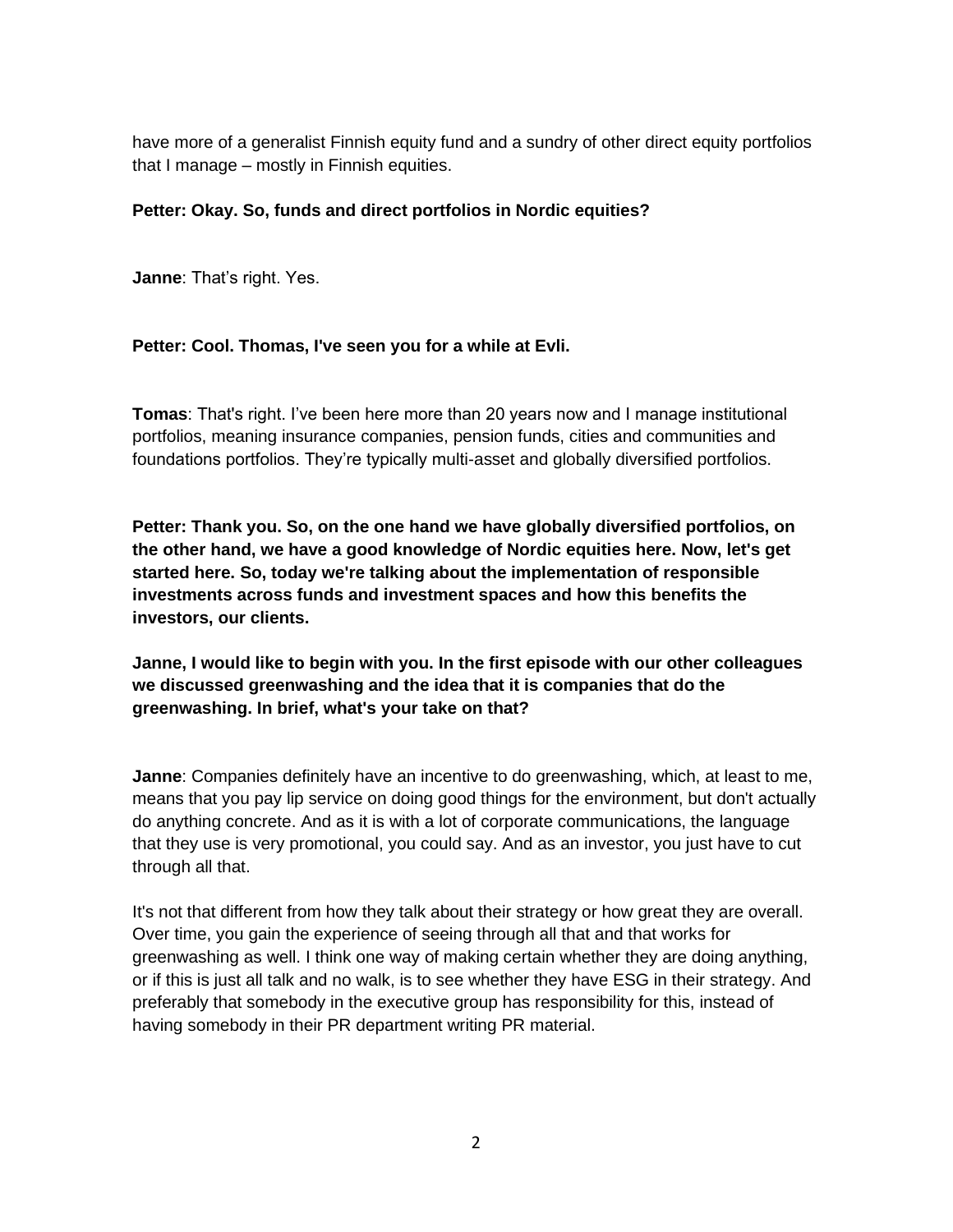**Tomas**: Yeah, you said it, Janne. Corporate governance is really the key in checking if companies are just looking good or if they are doing good.

## **Petter: Yeah. You once said, Tomas, it's the easy investor who does green stuff in their strategies. What did you mean by that? I thought it was quite sharp.**

**Tomas**: Well, for the easy investor, it's easy to just buy the greenwash story and that's enough. But if an investor really wants to impact and do some deeply responsible investing, then you have to do more.

# **Petter: That is what Janne was saying – pretending to be doing something. Going under the lid. Now, if you're looking at executive committees, for example, if they have somebody in the executive committee do you look for reporting on ESG matters as well at the company level?**

**Janne**: Yeah, that's exactly what I do and what I want to see. That is the way to make sure that there is progress going on in the companies. That they are actually following up on what they claim to be doing.

# **Petter: Yeah. It's interesting to try to call that. When investors come to Evli, Tomas, is it because of our ESG strategy or is it something they learn upon working with us? What's your take over 20 years?**

**Tomas**: Well, over 20 years, it's definitely about learning together. A decade ago, the whole ESG and responsible investing thing was taking its baby steps. And today I'd say that there are three types of clients, very much generalising of course. The first group are those for whom the issue is really irrelevant. So, they're looking for return. They're not that interested in ESG issues. That's a minority today. The largest group are clients who are looking for responsibility and ESG more from a risk management perspective and typically for guarding against reputation risks. These kinds of clients might well do some greenwashing just to have a cleaner portfolio. Some of them have more ambitious targets in their investing. Then the third group, of course, are more faith-based investors, who have very clear issues that they want to take into account in their investments and in their portfolios. From my point of view, the situation is a little bit different from Janne. He has a fund with, what do you have? Something like 70 to 100 stocks?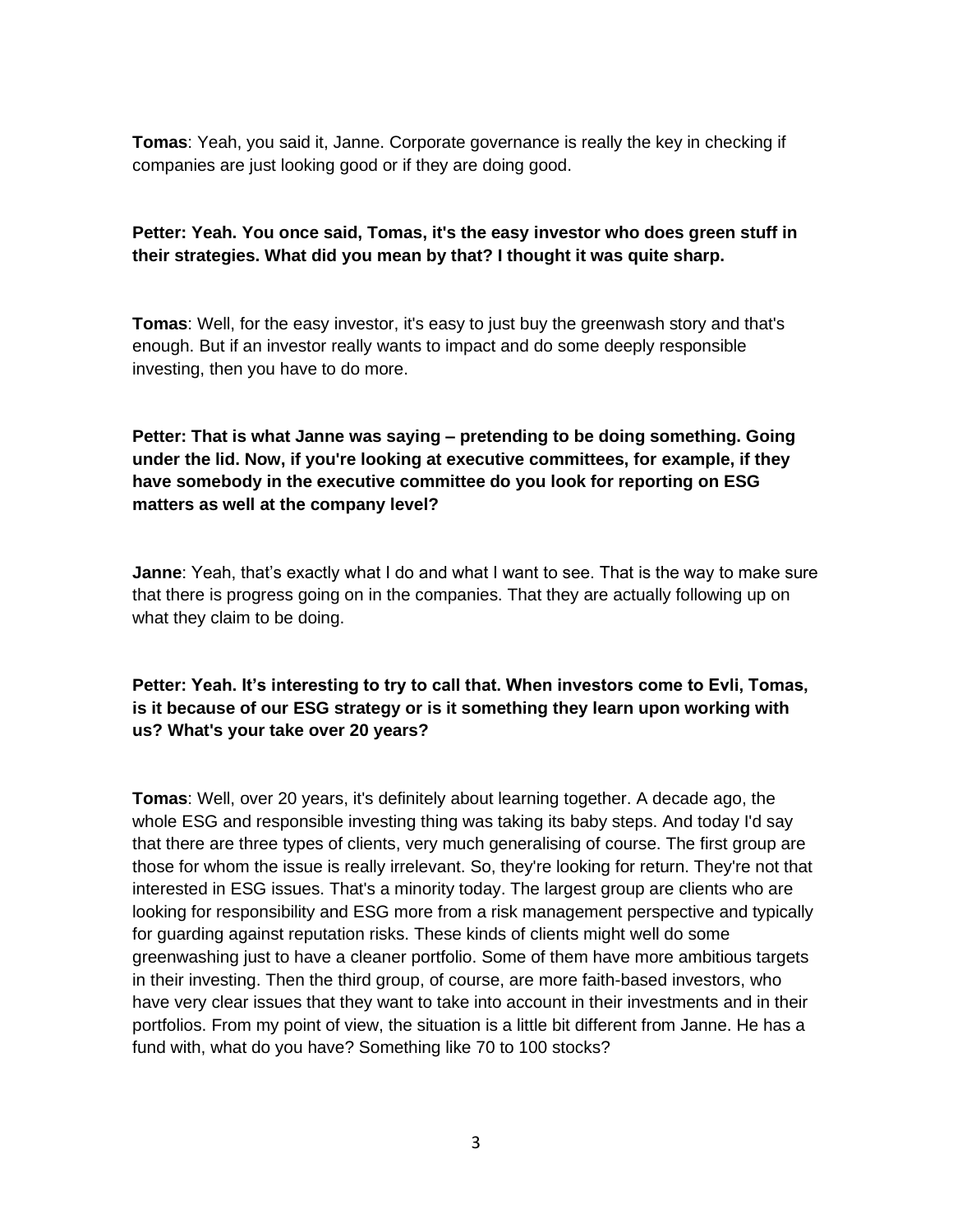**Janne**: Altogether? Yeah, maybe.

**Tomas**: Whereas global portfolios have thousands of equities and bonds in the underlying funds that we use.

#### **Petter: You can't follow all those, can you?**

**Tomas**: That's right. And that's why we need transparency. We want to know exactly where the money is invested. We have to rely on the fund managers that we use. That they are doing their job looking into the companies and managing the funds, according to the principles that they have.

# **Petter: Is it enough for you that you know these other fund managers are doing that? Or do we demand something more, even from them?**

**Tomas**: Yeah, we regularly demand all the data and we go through their investment processes. We talk with the managers. Of course, within Evli it's much easier than with somebody further away.

# **Petter: Do you judge them or are you happy with the transparency that they offer?**

**Tomas**: As many of these issues are very complicated, you could say that there are several shades of grey – or green. Some clients may emphasise different issues to another, so our take is to offer a solution that fits most of the clients. If somebody wants to have specific exclusions or some specific tilts in the portfolio, then we have to look for other solutions, but everything is possible.

**Petter: Yeah and then you report it further on to the investors. So, thinking about how you narrow your investment space by implementing RI, or responsible investments. Janne, do you need to narrow your space in order to have a responsible portfolio or ESG portfolio? Please.**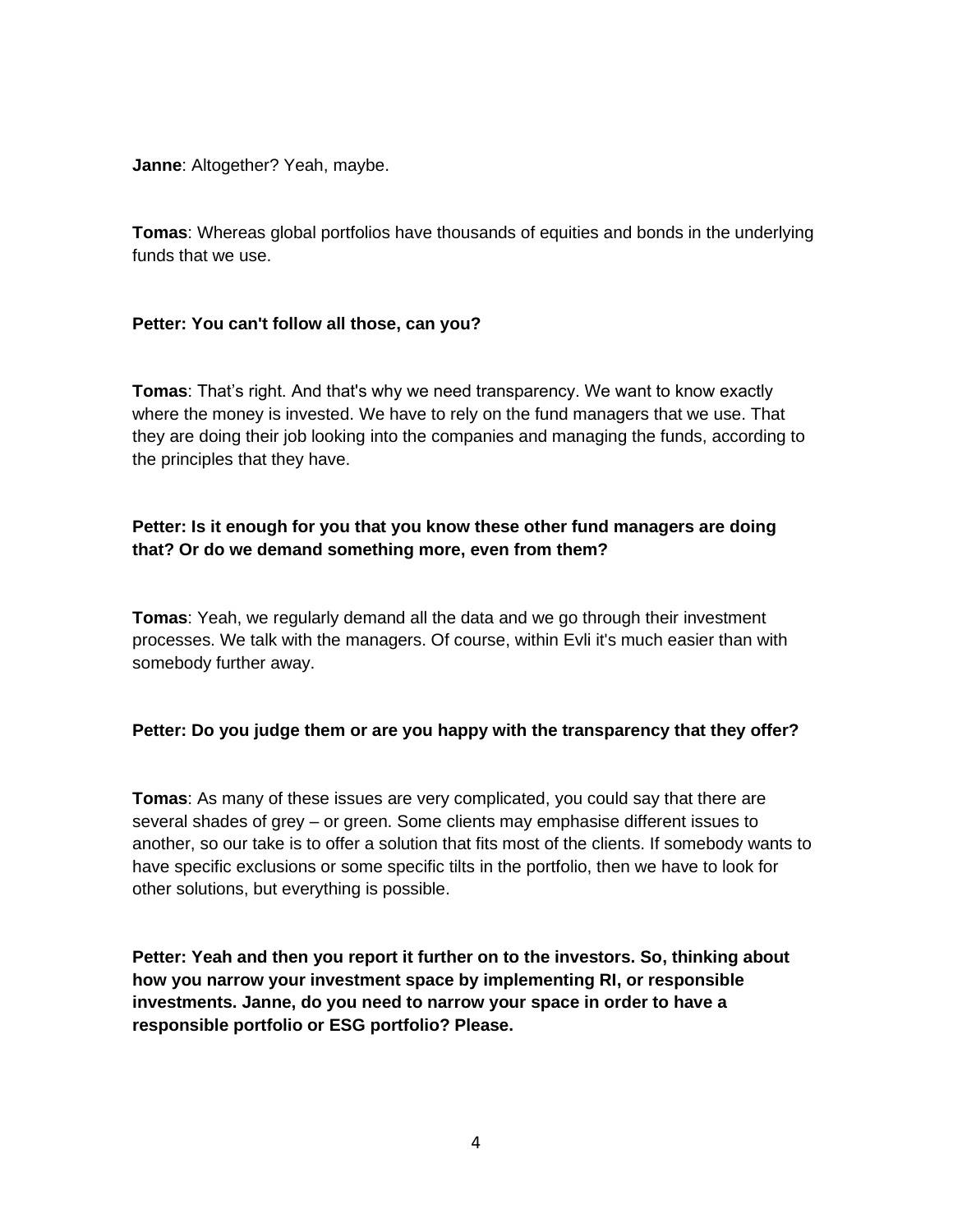**Janne**: From a practical perspective, how it affects my work is mostly in buyer exclusions that are implemented by the clients. They may want to exclude typically alcohol and tobacco and fossil fuels or other activities. In the field that I invest in, which is Finnish and Swedish equities, I don't feel that I really lose that much beyond the exclusions. I think most companies nowadays are taking ESG very seriously and seem to want to behave as responsible corporate citizens. There are, of course, industries that inherently are more problematic. But then again, I think what's important is that the companies themselves address these issues and do better within the confines of what can be done in their particular business. I'm talking about very high emitting industries, such as steel making or cement factories and so forth, which have, for example, big emissions but can have smaller emissions in the future.

# **Petter: Okay. So, you look at what they can do within the field of ESG in the future, not only what they're reporting today.**

**Janne**: Yeah and also as pertaining to what we talked about earlier, that you can follow what happens to their numbers and how much more efficient they are in producing their wares.

#### **Petter: Ok. Tomas, has your investment space been narrowed?**

**Tomas**: When you implement responsible strategies, you always narrow your investment space to some extent and it's quite obvious because you take an active view on the markets or the world. Today, there are many different techniques to mitigate this, for example, different factors strategies are perfect for this. You can optimise a tracking error and you can do the exclusions with a narrower space. But, in the end, I think it's really a question of the beliefs of investors. The main point being that most of us think that companies which behave, that are responsible, do better in their business. This should lead to better earnings and should lead to a better performance of their equities.

**Petter: So, talking about performance: do you say that there is a tangible effect of having an implemented and thought-after ESG strategy? A tangible benefit is to get either better, absolute or relative performance. This is something that concerns a lot of people.**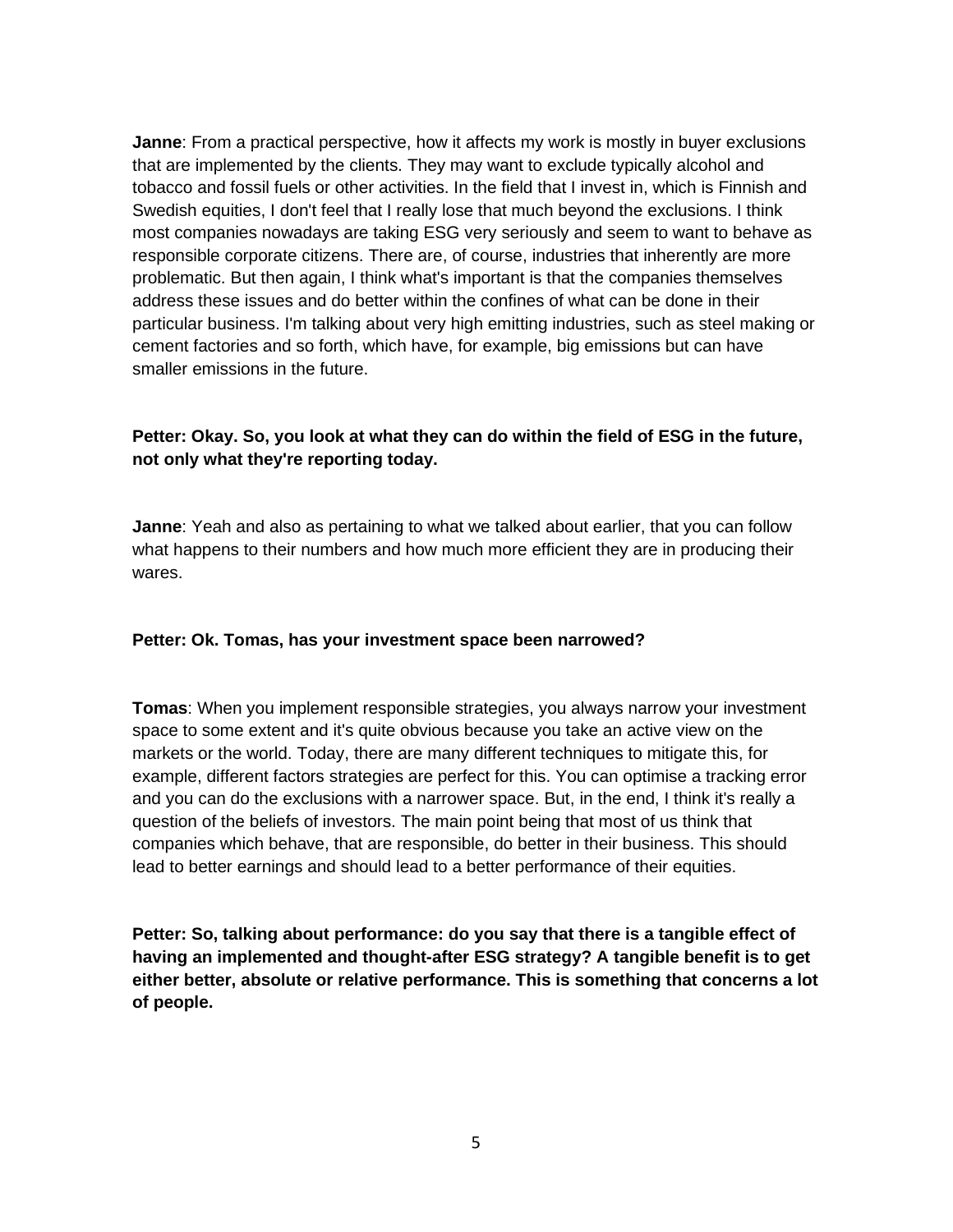**Tomas**: That's right. And so far, academic research is still out there but more and more studies are showing that implementing responsible strategies or ESG strategies don't harm your performance. So that's an important thing. In recent years, we have mostly seen that the companies that run into trouble regarding responsibility are hammered in the markets quite quickly.

**Janne**: ESG investing, at least as I understand it, is about taking into account all the risks and possibilities or opportunities that these companies face because of what's happening to the climate or to the society at large. So, it's also about opportunities. It's not just that you lose something there.

## **Petter: No, you might find something new.**

**Tomas**: That's right. The interesting cases, I think, are those companies who are trying to make a turnaround, who are revising their strategies in different issues like climate and so on. But, typically, in the mainstream the majority of investments that are in an equity portfolio, of course, have to be high-scoring companies.

**Petter: Yeah. But you can always look for new opportunities in companies with revising strategies. I think that sounds very sensible. Now, if we then move forward and focus on customer strategy, I would like to touch on the sensitive topic of inclusion versus exclusion. Tomas, again, systematic over or underperformance with exclusion of companies?**

**Tomas**: Well, I think the question is also about how do you implement your ESG strategy? Is it an ad-hoc ESG strategy, running case by case after issues? Or, do you implement a systematic approach to the ESG issues? If you have a systematic approach, if you have a systematic under or over performance, you can compensate that with something else in that portfolio. If you're working ad-hoc, then it's really difficult.

**Janne**: What I've seen, especially this year in the Swedish small gap fund that we have, is that we implement exclusions there. We exclude tobacco, adult entertainment, fossil fuels, alcohol and gambling. And this year, the biggest detriment to our relative performance has been gambling stock, which has detracted, I think, close to three percentage points from our performance this year.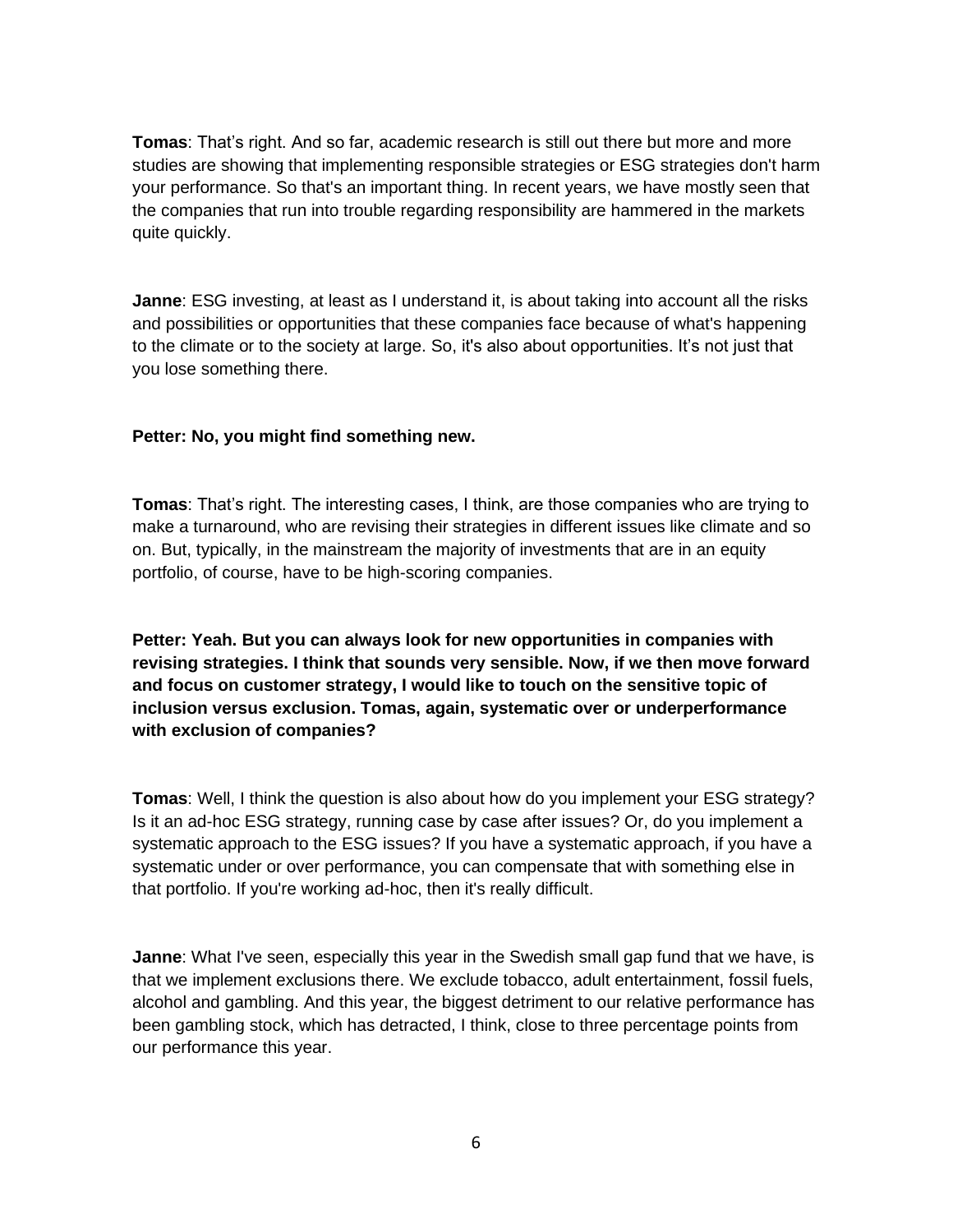Now, it has been a very good year for the fund, but it would have been even a bit better if we didn't implement the exclusions that we have. Despite this very unfortunate experience this year, I wouldn't say either way that exclusions are systematically a bad thing. I think they can work in your favour in other periods. So, over the long term I don't think it will be hurting my performance.

# **Petter: Ok. Janne, I'm going to poke in a question here, because I think you said, 'unfortunate exclusion.' I mean, is it an exclusion according to plan?**

**Janne**: Yeah, that's right. No, I don't think the exclusion itself is unfortunate. It's just that the events this year didn't really help out in performance in this case.

**Petter: Yeah. Now, Janne, you have dealt with a faith-based investor with a responsible portfolio since 2008. Looking back, what demands were placed on you back then? How did you feel when you were told that you have to start to do ESG? What were the demands and what were you looking for?** 

**Janne**: Basic demand was pretty much the same as it is today. It's about integrating ESG into the investment process, the difference being, of course, that I didn't have any framework or tools, or any idea initially of how to do all of this. And, I mean, the world was a bit different back then. You didn't have a lot of information from companies. They didn't report their emissions and their gender balance or a lot of other things that are reported nowadays. So, it was a lot harder and you had to try to figure out your own way of doing things. I didn't have anybody to copy or follow. So, you just had to roll up your sleeves and start doing something.

#### **Petter: Did you work with the investor and get guidance from them?**

**Janne**: I don't think I got a lot of guidance from them. It was just more of an expectation that this is something you should be doing. Actually, not an expectation, it was a basically a demand. Over time the demand or the expectations have become stricter and the bar has been set higher. I think that is a good thing, actually. So, we probably have both evolved over this time — the client and Evli as well.